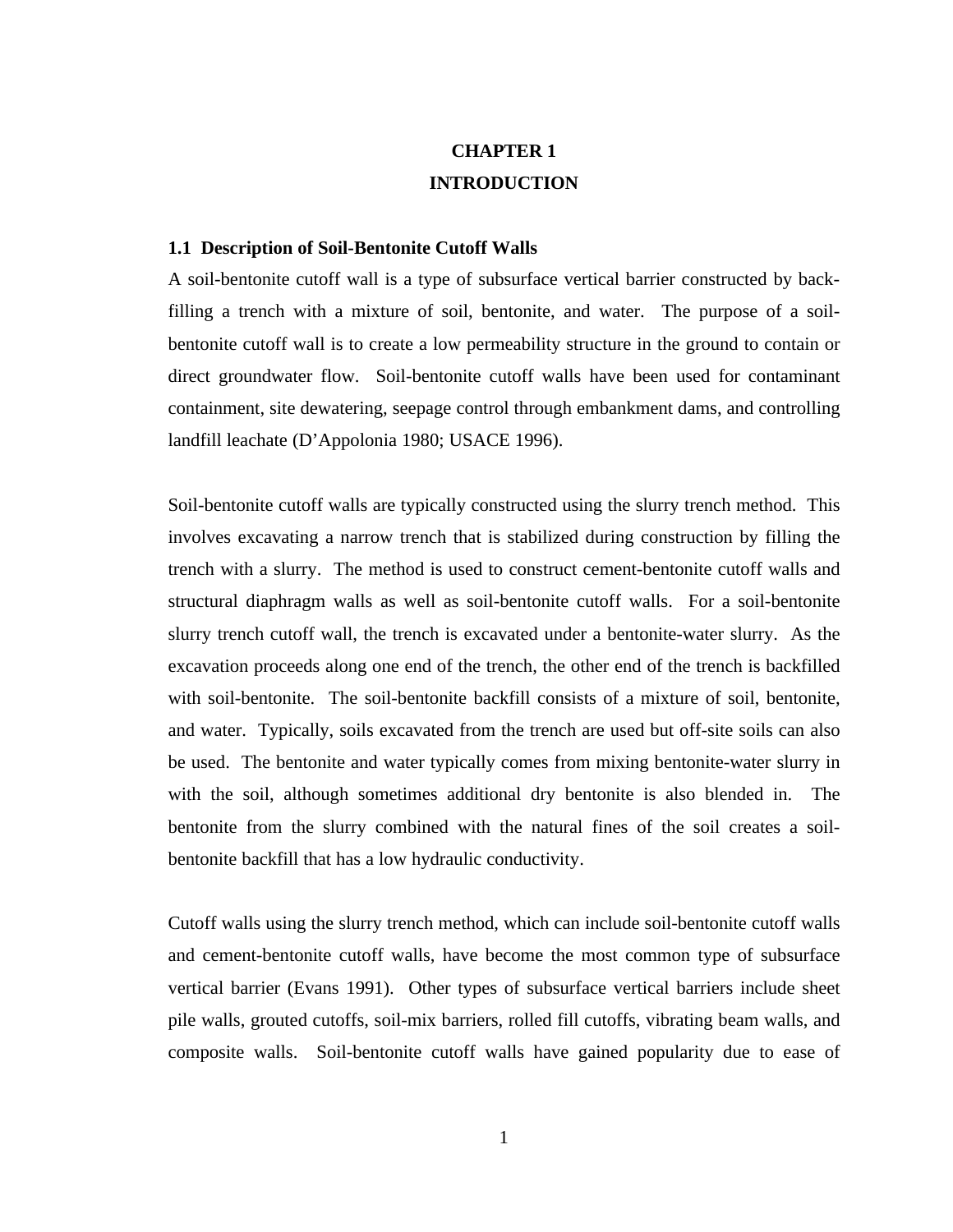construction, economic competitiveness (Ryan 1985), and because they are favored at hazardous waste sites (USACE 1996). Use of soil-bentonite cutoff walls is expected to continue to grow in the future (Ryan 1985; Ressi de Cervia 1992; Millet et al. 1992).

#### **1.2 Need for Information on Mechanical Behavior of Soil-Bentonite Cutoff Walls**

Although soil-bentonite cutoff walls are common, their mechanical behavior is not well understood. Specifically, there is a lack of information about the stress-strain behavior of soil-bentonite, the in situ state of stress in the soil-bentonite backfill, and deformations of the soil-bentonite cutoff wall and the adjacent ground. Current design procedures are primarily based on past experience with the goal of creating a low hydraulic conductivity barrier. Current design procedures cannot predict the final state of stress in the soilbentonite or the deformations due to construction of the wall.

Although stress state and deformations are not typically primary design criteria for a cutoff wall, they do influence the cutoff wall's effectiveness. The final stress state in the completed wall is important because it directly influences the hydraulic conductivity of the cutoff (*Barrier* 1995), the susceptibility to hydraulic fracture, and the magnitude of deformations adjacent to the cutoff wall. Deformations adjacent to the cutoff wall can be significant and can cause damage to adjacent structures. One example of such damage occurred at a Raytheon Company site in Mountain View, California. Deformations due to construction of a soil-bentonite cutoff wall caused cracking to a building that was located 20 ft from the cutoff, and a large lawsuit resulted (Filz et al. 1999).

In order to improve analysis procedures and design practices, there is a need for greater understanding of the mechanical behavior of soil-bentonite cutoff walls.

## **1.3 Objectives and Scope of Research**

The objectives of this research are to provide information in the area of the mechanical behavior of soil-bentonite cutoff walls, including the following: stress-strain behavior of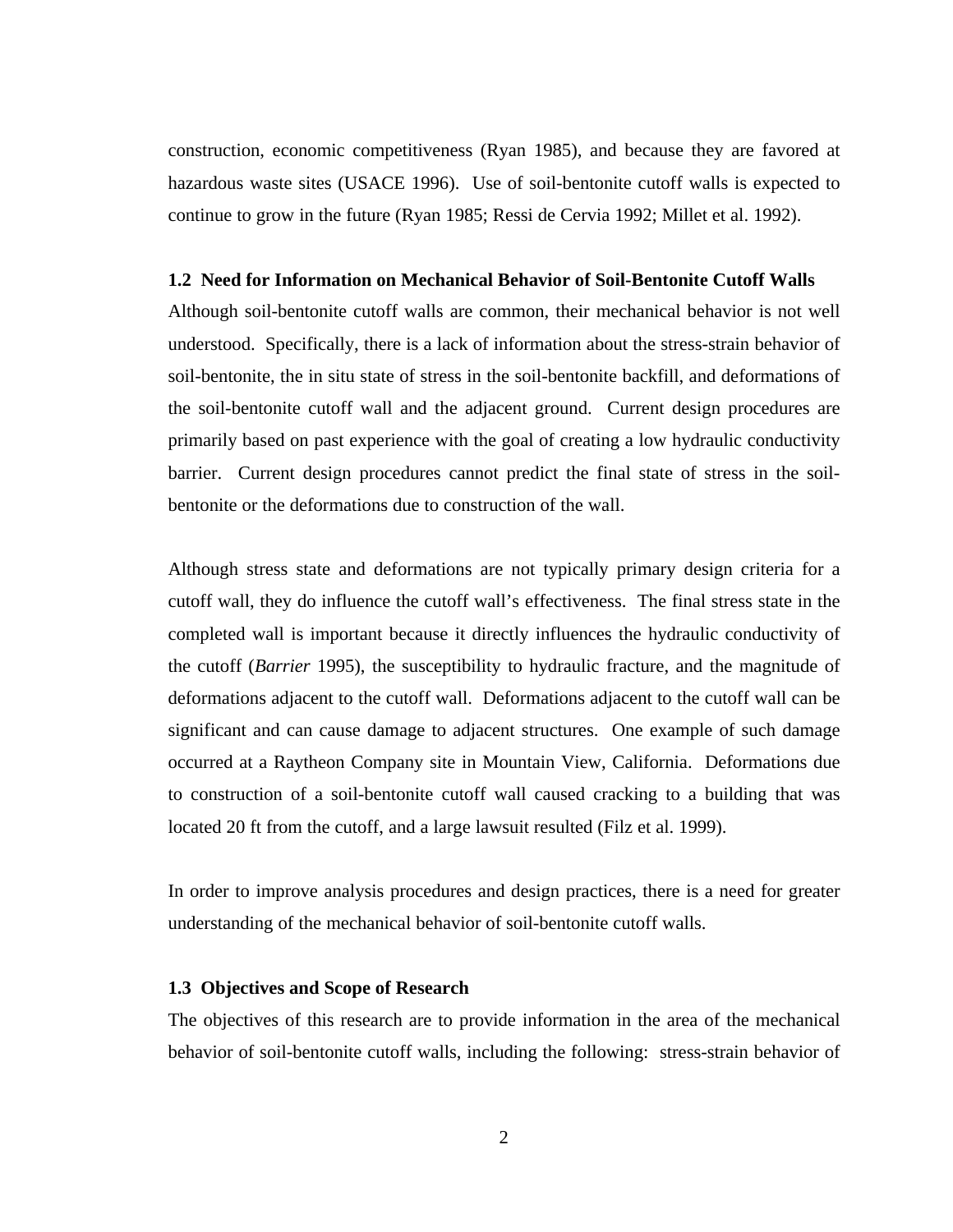soil-bentonite, in situ stress state of soil-bentonite backfill, and deformations of the soilbentonite cutoff wall and the adjacent ground. Due to lack of such information, current design procedures do not adequately address the mechanical behavior of soil-bentonite cutoff walls. Specific objectives and the method of approach are described below.

#### 1. Add to the current body of knowledge of soil-bentonite properties.

This objective was accomplished by first summarizing the current body of knowledge that exists in the literature and then executing a laboratory testing program on soilbentonite. Conventional laboratory tests were performed on three soil-bentonite mixtures to characterize stress-strain properties of soil-bentonite.

### 2. Evaluate constitutive models and select a model to represent soil-bentonite.

This objective was accomplished by evaluating how different constitutive models match the laboratory test data. Three existing models, the hyperbolic model (Duncan and Chang 1970), the Cam Clay model (Roscoe and Schofield 1963), and the Modified Cam Clay model (Roscoe and Burland 1968), were first evaluated. These models provided a good prediction of the behavior of soil-bentonite under certain loading conditions, but poor predictions in other loading conditions. Two other models were then evaluated that are special cases of a more complicated model by Kutter and Sathialingam (1992). One of these models, referred to as the RS model, was chosen to best represent soil-bentonite and provided a good match of the soil-bentonite behavior in the laboratory tests. The RS model is a non-associative Modified Cam Clay type model that has parameters to change the yield surface and plastic potential surface into ellipses of varying shapes.

#### 3. Model a soil-bentonite cutoff wall using finite elements.

This objective was accomplished using the computer program SAGE (Bentler et al. 1998), which is a finite element program with a coupled fluid flow and deformation formulation that was developed at Virginia Tech. The RS constitutive model was implemented into the finite element code and used to represent soil-bentonite. The following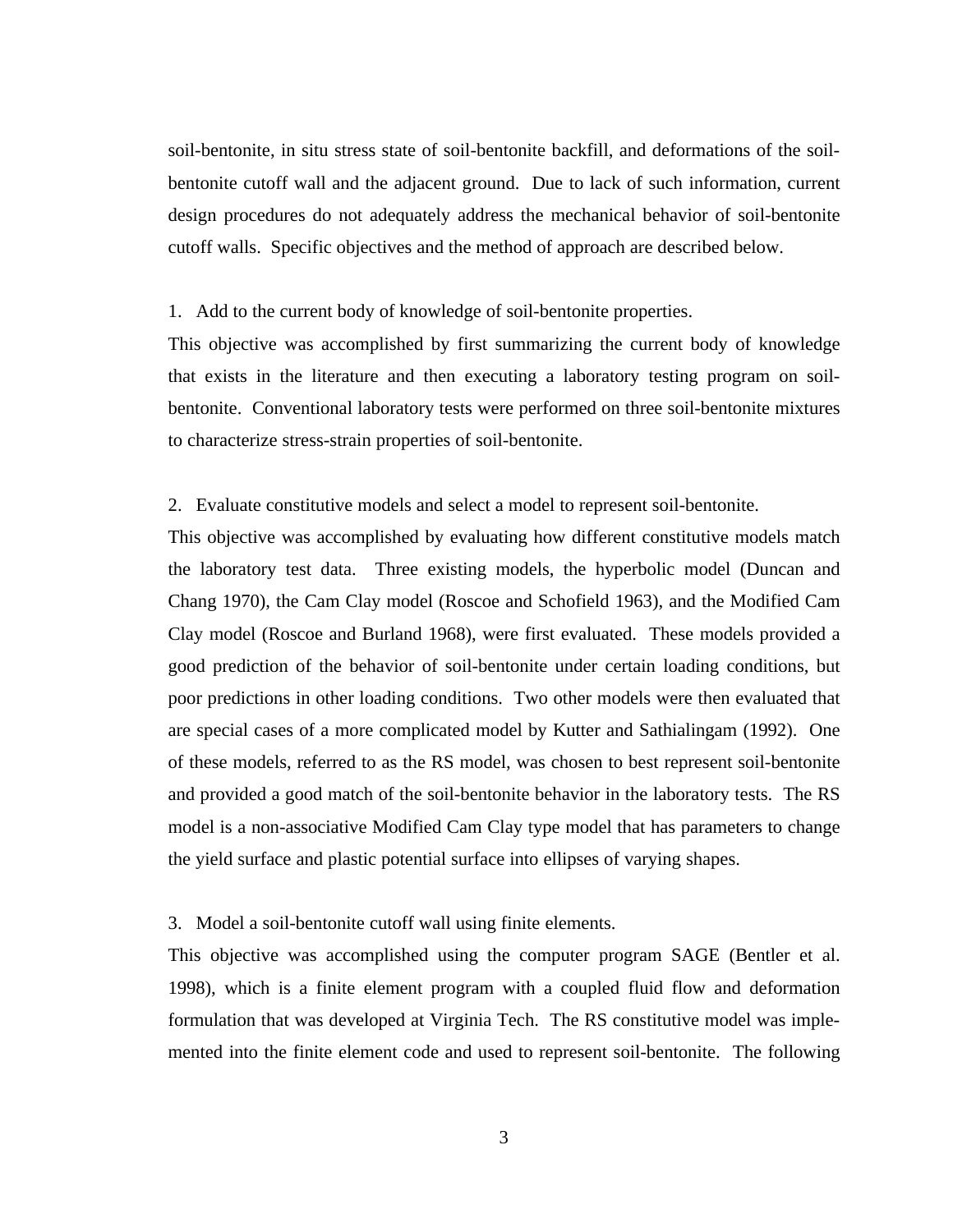construction sequences were simulated numerically: trench excavation under bentonitewater slurry, replacement of bentonite-water slurry with soil-bentonite backfill, and consolidation of the soil-bentonite backfill. The model was calibrated with a welldocumented case history. There is good confidence in the prediction of deformations in adjacent ground, but there is lower confidence in the prediction of the final stress-state of the soil-bentonite and the settlement of the soil-bentonite in the trench. It is believed that the model over predicts the stresses in the consolidated soil-bentonite and the settlement in the trench.

4. Investigate the influence of several factors on the deformations in adjacent ground.

This objective was accomplished by performing a parametric study using the finite element model assuming sand sites of varying density and OCR. Deformations in adjacent ground were calculated for various soil conditions, soil-bentonite properties, and trench configurations. Conclusions are drawn regarding the importance of these factors on the deformations of the adjacent ground. In addition, a correlation was found between maximum calculated settlement in adjacent ground and factor of safety against trench stability during excavation.

## **1.4 Overview of Report**

The rest of this report describes the research performed on the mechanical behavior of soil-bentonite cutoff walls for this research project. Chapter 2 describes the literature review of soil-bentonite cutoff walls with respect to mechanical behavior of the cutoff. Chapter 3 describes the laboratory testing program completed on soil-bentonite mixtures and presents the results of the tests. Chapter 4 describes the evaluation of constitutive models for soil-bentonite and selection of the RS model to represent the behavior of soilbentonite. Chapter 5 describes the case history used to calibrate the finite element model. Chapter 6 describes the development and calibration of the finite element model used to simulate construction of a soil-bentonite cutoff wall. Chapter 7 presents the results of the